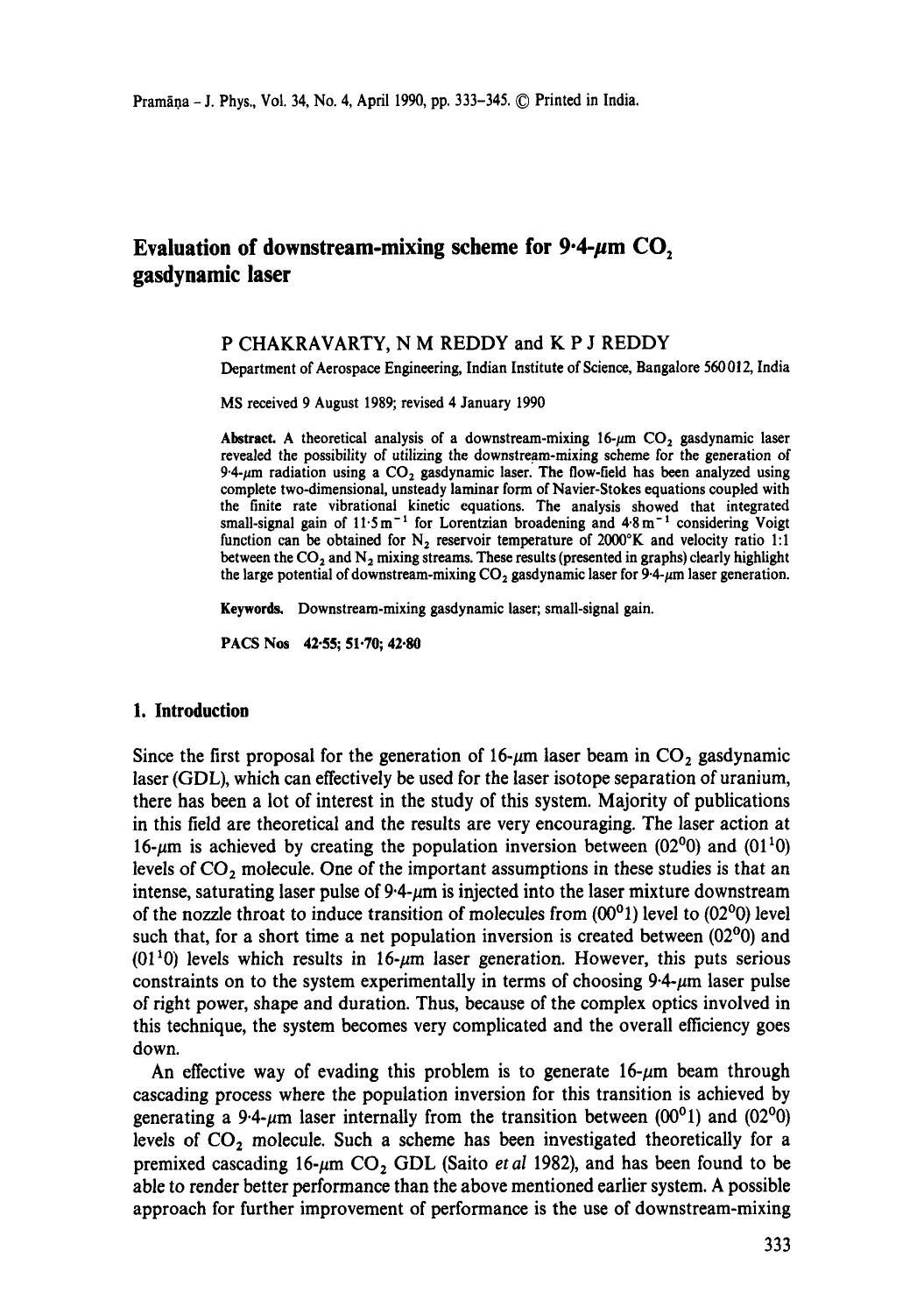scheme in cascaded 16- $\mu$ m CO<sub>2</sub> GDL. This downstream-mixing scheme is already well known for high performance at  $10.6$ - $\mu$ m for CO<sub>2</sub> GDLs (Cassady 1980; Murthy 1975; Losev 1981 and Anderson 1976). Further, this approach for the 9.4- $\mu$ m pulse injected 16- $\mu$ m CO<sub>2</sub> GDL, has also been proved analytically to be able to produce very high gain values for  $16-\mu m$  (Chakravarty and Reddy 1986). However, to employ this scheme in actual practice for cascading  $16-\mu m$  CO<sub>2</sub> GDL requires the generation of 9.4- $\mu$ m lasing inside a CO<sub>2</sub>-N<sub>2</sub> downstream-mixing GDL. This process is quite complex physically. In actual mixing region there is rise in static temperature due to total temperature recovery and consequent increase in the lower laser level (02°0) population. Thus this rise can reduce the population inversion between  $(00^01)$  and  $(02<sup>0</sup>0)$  laser levels and in turn degrade the laser action. Moreover, throughout the finite mixing region of the flow, vibrational deactivation can also decrease the lasing action. Furthermore, in actual practice it takes a finite amount of time for mixing, and hence for the molecular collision to occur, before  $N_2$  can pump the  $CO_2$  molecules to higher levels. Thus due to the lapse of this finite amount of time in the process of getting vibrationally excited  $CO_2$  molecules, the 9.4- $\mu$ m laser action may get affected badly due to the temperature rise. This may in turn jeopardize the  $16-\mu m$  generation through cascading process. Therefore, before attempting to study such a cascade operation it is essential to evaluate the potential of  $9.4-\mu m$  generation from a CO<sub>2</sub> downstream-mixing GDL. Also, its properties and characteristics along and across the flow-field are required to be known. In this connection, no detailed study for  $9.4\text{-}\mu\text{m}$  has been reported in the literature except for some feasibility studies indicating only the possibility of generation of  $9.4-\mu m$  lasing for generating 16- $\mu m$ , theoretically using one-dimensional approaches from premixed CO<sub>2</sub> GDLs by Saito *et al* (1982), Biryukov *et al* (1981), (1984) and also from CO<sub>2</sub> electric discharge lasers by Zaroslov *et al* (1982), and experimentally from a  $CO<sub>2</sub>$  after mixing type electric discharge GDL by Wexler *et al* (1977) and Wexler and Waynant (1979). Also, no work has been reported on  $CO<sub>2</sub>$  downstream-mixing GDL for generation of 9.4- $\mu$ m lasing action when this system is well proven to have high performance for other lasing wavelengths of  $CO_2$  i.e., 10.6- $\mu$ m and 16- $\mu$ m, as mentioned above. Therefore, it is in this spirit that a study of the 9.4- $\mu$ m generation from CO<sub>2</sub> downstream-mixing GDL has been carried out and the results of this study are presented in this paper.

The flow-field of a 9.4- $\mu$ m CO<sub>2</sub> downstream-mixing GDL has been analyzed, using a model utilizing the complete two-dimensional, unsteady, laminar Navier-Stokes equations, fully coupled with the finite rate vibrational kinetic equations. This analysis emphasizes the fluid dynamic and kinetic aspects of the mixing flow taking into consideration the detailed collisional deactivation rate processes in the mixing region. Further, this work contributes to the understanding of  $9.4\text{-}\mu\text{m CO}$ , downstreammixing GDL largely by giving a detailed analysis of the various properties of it along the flow-field, and also the effect of variation of different flow-field parameters on the  $9.4\text{-}\mu\text{m}$  small-signal gain. The results of numerical study clearly show for the first time the high potential of "downstream-mixing" scheme for  $9.4\text{-}\mu\text{m}$  CO<sub>2</sub> GDL and thereby highlighting, that, a 9.4- $\mu$ m CO<sub>2</sub> laser of such type can further be used for the generation of a 16- $\mu$ m laser through the cascade process.

### **2. Simulation model and governing equations**

**The simulation model used for the present analysis is explained in detail by**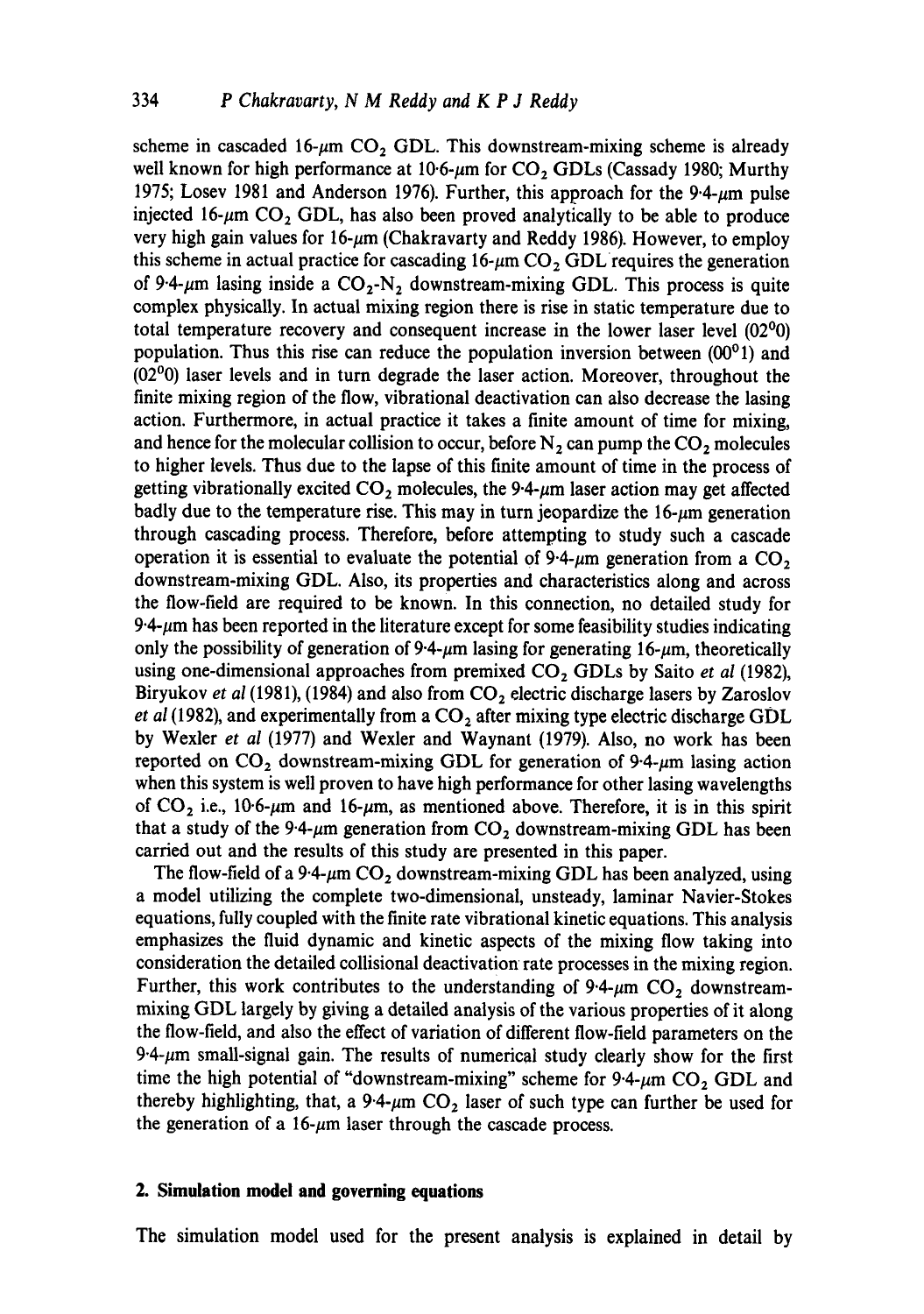

**Figure** la. Schematic diagram of a downstream-mixing gasdynamic laser.

Chakravarty and Reddy (1986) and Chakravarty (1989). Figure l(a) illustrates the physical setup of the downstream-mixing GDL used for the present analysis. The two nozzles shown are assumed to be only part of a bank of multiple nozzles characteristics of GDLs; thereby the two centrelines are lines of symmetry. The region of interest for the present analysis starts from the nozzle exits, extends downstream and remains confined between two centrelines. This region for the sake of simplicity is referred as duct. A supersonic stream of vibrationally excited pure  $N_2$  is mixed tangentially with a supersonic stream of cold  $CO<sub>2</sub>$  at the nozzle exits. Due to mixing through molecular collisions, vibrational energy is transferred from  $N_2$  to cold  $CO_2$ . The flow-field has been assumed to be laminar (by keeping the Reynolds number low) and twodimensional in spatial directions  $x$  and  $y$  as shown in Figure 1(a).

In the present analysis both the streams are considered to be compressible and viscous, with varying viscosity, thermal conductivity and diffusivity. They are also non-radiating and have non-equilibrium vibrational energy exchange between themselves. Thus the basic set of equations are unsteady, two-dimensional form of laminar Navier-Stokes equations, augmented with appropriate species continuity, global continuity, energy, state equation and the vibrational relaxation equations, which can be expressed as:

**Continuity** 

$$
\frac{\partial \rho}{\partial t} + \frac{\partial}{\partial x}(\rho u) + \frac{\partial}{\partial y}(\rho v) = 0.
$$
 (1)

Species continuity

$$
\frac{\partial}{\partial t}(\rho c_i) + \frac{\partial}{\partial x}(\rho uc_i) + \frac{\partial}{\partial y}(\rho vc_i) + \frac{\partial}{\partial x}(\rho_i u_i) + \frac{\partial}{\partial y}(\rho_i v_i) = 0.
$$
 (2)

x-momentum

$$
\frac{\partial}{\partial t}(\rho u) + \frac{\partial}{\partial x} \left[ \rho u u + p + \frac{2}{3} \mu \left( \frac{\partial u}{\partial x} + \frac{\partial v}{\partial y} \right) - 2 \mu \frac{\partial u}{\partial x} \right] \n+ \frac{\partial}{\partial y} \left[ \rho u v - \mu \left( \frac{\partial u}{\partial y} + \frac{\partial v}{\partial x} \right) \right] = 0.
$$
\n(3)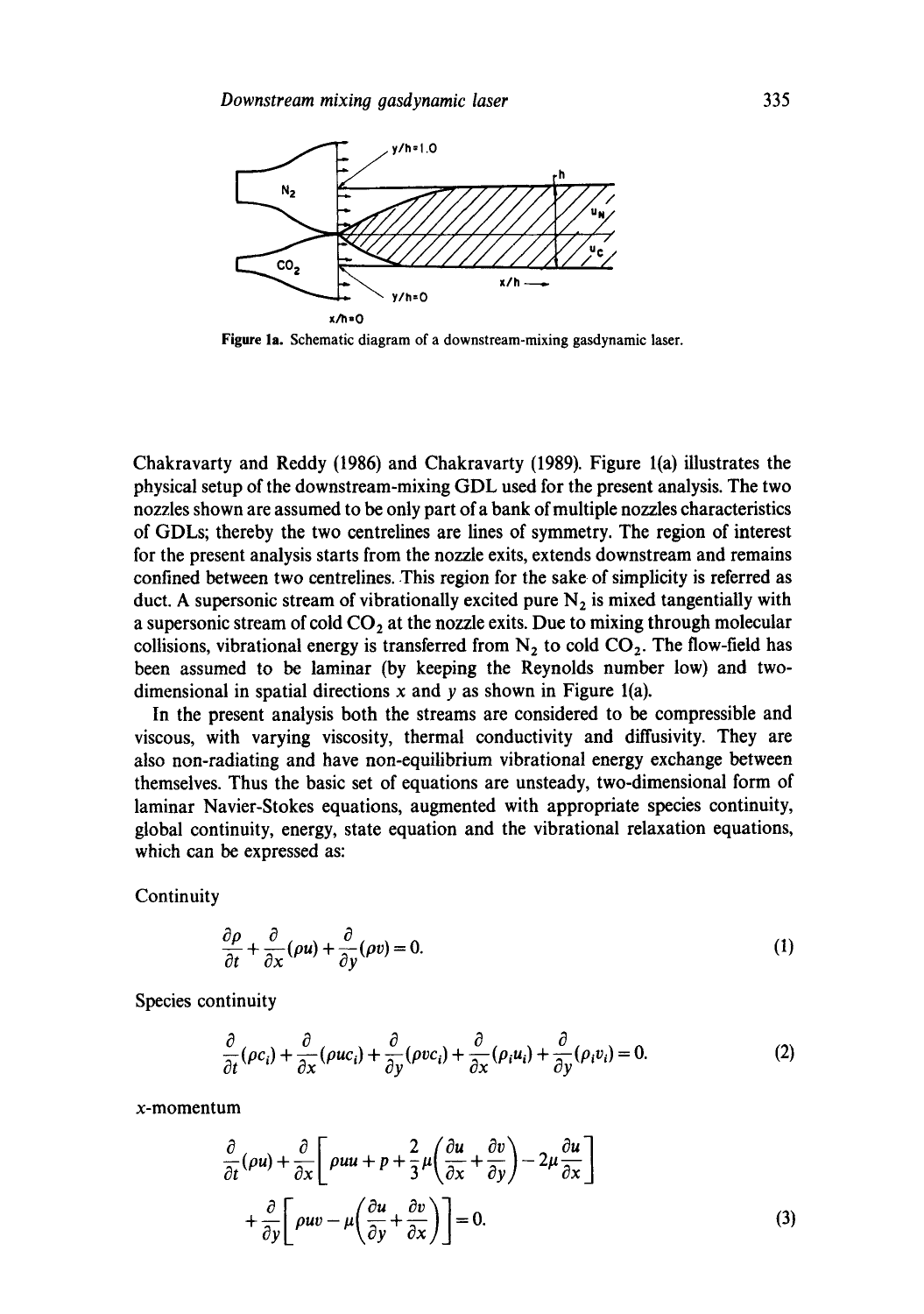y-momentum

$$
\frac{\partial}{\partial t}(\rho v) + \frac{\partial}{\partial y} \left[ \rho v v + p + \frac{2}{3} \mu \left( \frac{\partial u}{\partial x} + \frac{\partial v}{\partial y} \right) - 2 \mu \frac{\partial v}{\partial y} \right] \n+ \frac{\partial}{\partial x} \left[ \rho u v - \mu \left( \frac{\partial u}{\partial y} + \frac{\partial v}{\partial x} \right) \right] = 0.
$$
\n(4)

Energy

$$
\frac{\partial}{\partial t}(\rho h) + \frac{\partial}{\partial x}(\rho uh) + \frac{\partial}{\partial y}(\rho vh) \n= \frac{\partial}{\partial x}\left(k\frac{\partial T}{\partial x}\right) + \frac{\partial}{\partial y}\left(k\frac{\partial T}{\partial y}\right) - \frac{\partial}{\partial x}\left(\sum_{i}\rho_{i}u_{i}h_{i}\right) \n- \frac{\partial}{\partial y}\left(\sum_{i}\rho_{i}v_{i}h_{i}\right) + \frac{\partial p}{\partial t} + u\frac{\partial p}{\partial x} + v\frac{\partial p}{\partial y} \n+ \mu\left[2\left[\left(\frac{\partial u}{\partial x}\right)^{2} + \left(\frac{\partial v}{\partial y}\right)^{2}\right] + \left(\frac{\partial v}{\partial x} + \frac{\partial u}{\partial y}\right)^{2} - \frac{2}{3}\left(\frac{\partial u}{\partial x} + \frac{\partial v}{\partial y}\right)^{2}\right].
$$
\n(5)

State

 $p = \rho RT.$  (6)

In addition to these equations, as explained earlier, a set of vibrational relaxation equations are added to find out the vibrational energies of the appropriate levels of  $CO<sub>2</sub>$ , taking into consideration the non-equilibrium vibrational energy exchange between the two mixing streams. The present system being a downstream-mixing GDL, the pumping rate of the (001) level of  $CO_2$  by  $N_2$  is the controlling factor in the evaluation of laser gain as the flow moves downstream of the nozzle exits. Hence, the detailed vibrational kinetic model by Munjee (1972), where the  $v_3$  mode of  $CO<sub>2</sub>$  is kept separate from N<sub>2</sub>, has been considered for the present analysis (figure 1(b)). In this model due to strong Fermi resonance between the  $v_1$  and  $v_2$  modes of  $CO<sub>2</sub>$ , they are combined together as  $v<sub>12</sub>$ , with associated vibrational energies and



Figure 1b. Schematic diagram of vibrational energy levels of CO<sub>2</sub> and N<sub>2</sub> molecules.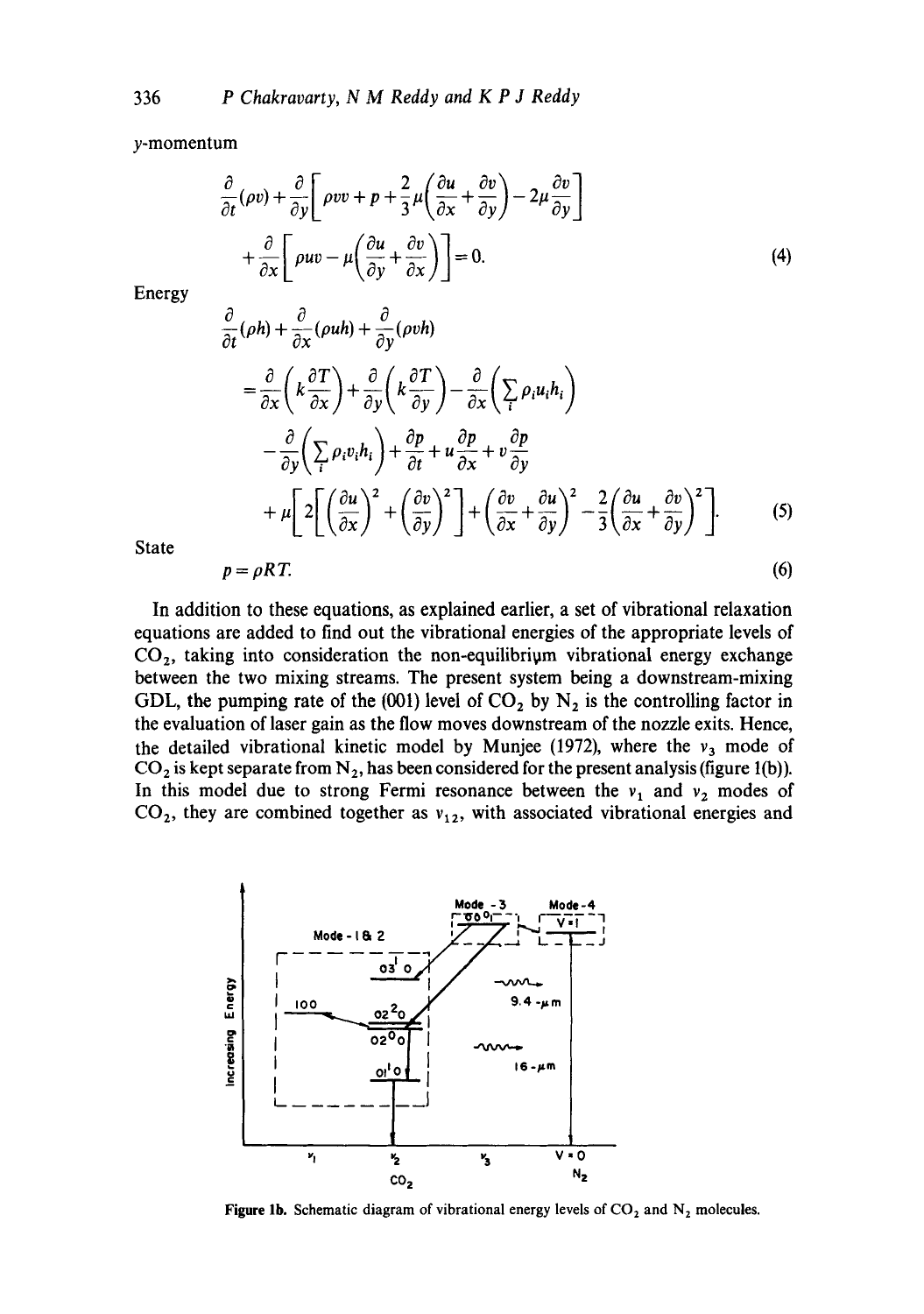temperatures as  $e_{12} = e_1 + 2e_2$  and  $T_{12} = T_1 = T_2$  respectively. However, the present system being a flowing system where, the vibrational energy in a given mode changes not only due to collisions but also due to convection and viscous diffusion, the time rates of net energy transfer into or out of these modes derived using the above model can be expressed as

$$
\frac{\partial}{\partial t}(\rho e_{\text{vib}_{12}}) = -\frac{\partial}{\partial x}(\rho e_{\text{vib}_{12}}u) - \frac{\partial}{\partial y}(\rho e_{\text{vib}_{12}}v) \n+ \frac{\partial}{\partial x}(\rho D_{12}\frac{\partial c_{\text{CO}_2}}{\partial x}e_{12}) + \frac{\partial}{\partial y}(\rho D_{12}\frac{\partial c_{\text{CO}_2}}{\partial y}e_{12}) + \rho_{\text{CO}_2}\dot{w}_{12}
$$
\n(7)

$$
\frac{\partial}{\partial t}(\rho e_{\text{vib}_3}) = -\frac{\partial}{\partial x}(\rho e_{\text{vib}_3}u) - \frac{\partial}{\partial y}(\rho e_{\text{vib}_3}v) \n+ \frac{\partial}{\partial x}(\rho D_{12}\frac{\partial c_{\text{CO}_2}}{\partial x}e_3) + \frac{\partial}{\partial y}(\rho D_{12}\frac{\partial c_{\text{CO}_2}}{\partial y}e_3) + \rho_{\text{CO}_2}\dot{w}_3
$$
\n(8)

$$
\frac{\partial}{\partial t}(\rho e_{\text{vib4}}) = -\frac{\partial}{\partial x}(\rho e_{\text{vib4}}u) - \frac{\partial}{\partial y}(\rho e_{\text{vib4}}v) \n+ \frac{\partial}{\partial x}(\rho D_{12} \frac{\partial c_{\text{N}_2}}{\partial x} e_4) + \frac{\partial}{\partial y}(\rho D_{12} \frac{\partial c_{\text{N}_2}}{\partial y} e_4) + \rho_{\text{N}_2} \dot{w}_4.
$$
\n(9)

Here,  $u, v$  are the velocities of the mixture relative to the laboratory or fixed frame,  $u_i, v_i$  are the diffusion velocities of species *i* relative to the mass-motion of the mixture,  $\rho_i$  is the density of species i,  $\rho$  and p are the static density and static pressure of the mixture, T is the static temperature,  $c_i$  is the mass-fraction of species i,  $h_i$  is the static enthalpy of species i, h is the static enthalpy of the mixture,  $\mu$  is the dynamic viscosity coefficient of the mixture,  $k$  is the coefficient of thermal conductivity of the mixture, R is the specific gas constant of the mixture,  $D_{12}$  is the binary diffusion coefficient,  $e_{12}, e_3$  are the vibrational energies per unit mass of  $CO_2$  in mode-12 and mode-3 respectively,  $e_4$  is the vibrational energy in mode-4 per unit mass of N<sub>2</sub>,  $e_{vib_1}$ ,  $e_{vib_3}$ ,  $e_{vib_4}$ are the vibrational energies per unit mass of the mixture in modes 12, 3 and 4 respectively,  $\dot{w}_1$ ,  $\dot{w}_3$ ,  $\dot{w}_4$  are the time rates of net energy transfer into our out of modes 12, 3 and 4 respectively from Munjee's model.

The above equations are nondimensionalized and solved numerically following the method given by Chakravarty *et al* (1986), (1987) and Chakravarty (1989), using an explicit, time-dependent, second-order accurate, finite-difference, computer code, based on the predictor-corrector approach of MacCormack to find out the steady-state values of flow-field variables. The flow-field properties are calculated as functions of x (in the flow direction) and y (normal to the flow direction i.e., the laser beam direction) as shown in figure l(a). These steady-state values are further used to calculate the population inversion between  $(00<sup>0</sup>1)$  and  $(02<sup>0</sup>0)$  levels of CO<sub>2</sub> (Fig. 1(b)) and in turn the 9.4- $\mu$ m small-signal gain. The small-signal gain expression for  $P(14)$  line of  $(00<sup>0</sup>1)$ - $(02<sup>0</sup>0)$  transition considering only Lorentzian broadening with rotational correction can be expressed as:

$$
G_{L9.4} = \frac{\lambda^2}{4\pi\tau_{12}Z} \left(\frac{32.546842}{T}\right) (N_{00^01} - N_{02^00}) \exp(-117.84201/T) \tag{10}
$$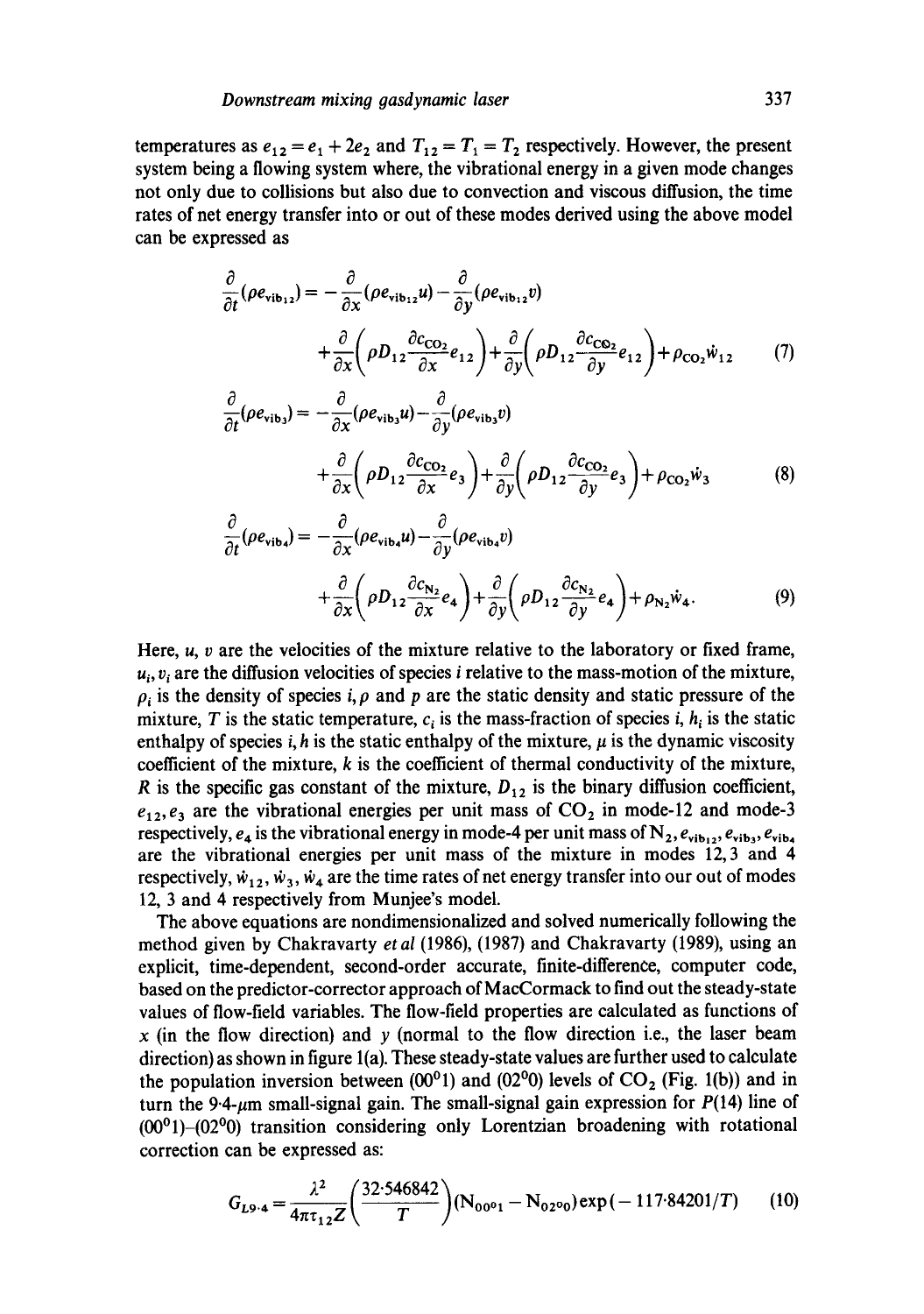where  $\lambda = 9.4$ - $\mu$ m is the wavelength of the laser,  $\tau_{12} = 5.0$  s is the radiative life time (Manuccia *et al 1976)*, Z is the molecular collision frequency,  $N_i$  is the population of the ith level.

However, for a gas which is expanded from high stagnation pressure to very low static pressures at the optical cavity, as in a GDL especially of the kind simulated in the present analysis, consideration of both Lorentz and Doppler line-broadening mechanisms become important for the evaluation of line shape function. Therefore, in this investigation the 9.4- $\mu$ m small-signal gain values have been recalculated using Voigt function  $H(a,0)$ , which combines the effect of both the line-broadening mechanisms. With the above modification the  $9.4\text{-}\mu\text{m}$  small-signal gain expression with rotational correction is:

$$
G_{V9.4} = \frac{\lambda^2}{8\pi\tau_{12}} \left(\frac{32.546842}{T}\right) (N_{0001} - N_{0200}) exp\left(\frac{-117.84201}{T}\right)
$$
  
×  $\left(\frac{\ln 2}{\pi}\right)^{1/2} \frac{H(a,0)}{\Delta v_D}.$  (11)

Where  $\Delta v_D$  is the Doppler half-width. The method of evaluation of Voigt function *H(a,O),* is given in detail in Chakravarty (1989) and also in Gross and Bott (1976).

# **3. Results and discussion**

The initial conditions used for the present analysis are  $T_{o_N} = 2000$ °K,  $p_{o_N} = 2 \times$  $10^6$  N/m<sup>2</sup>, reference temperature at the nozzle exists =  $141.94$ °K, reference pressure at the nozzle exits =  $199.5 \text{ N/m}^2$ , Mach number = 8.09 and velocity ratio between the CO<sub>2</sub> and N<sub>2</sub> streams  $u_c$ : $u_N$  = 1:1. The N<sub>2</sub> vibrational temperature is assumed to be frozen during the nozzle expansion process, so that,  $T_{\text{vib}_{N_2}} = T_{\text{o}_{N_2}} = 2000 \text{°K}$ . The CO<sub>2</sub> vibrational modes are assumed to be in equilibrium with the translational and rotational modes during the nozzle expansion process, hence  $T_{\text{vib}_{CO_2}}$  = reference static temperature =  $141.94^\circ$ K. During the computation, grid points in the transverse direction have been assumed such that the  $CO_2$  stream extends from  $y/h = 0.0$  to  $y/h = 0.35$ , and there is only N<sub>2</sub> stream beyond this range.

In the present analysis though the numerical method used to solve the flow-field equations is a time dependent method, all results presented in this section are the final steady-state values. The intermediate transients are of no particular interest and are not given here. In the figures the parameters with subscript  *are the reference* quantities used for non-dimensionalising the variables in the governing equations. These reference quantities are the  $N_2$  stream values at the nozzle exit.

The steady-state transverse velocity distribution profiles of the system shown in figure 1(a) having velocity ratio  $u_c$ :  $u_N$  = 1:1 are shown in figure 2. It has already been established from our earlier investigation (Chakravarty and Reddy 1986 and Chakravarty *et al* 1987), that velocity ratio 1:1 leads to best possible gain values for  $16$ - $\mu$ m. In this study since the system configuration and initial conditions are kept same as in the previous studies, the velocity ratio has been chosen as 1:1. It can be observed here that there is no velocity discontinuity even till far downstream at  $x/h = 200$ . This leads to many advantages as will be elaborated in the following discussion. Further, figure 3 presents the transverse mixture-density distribution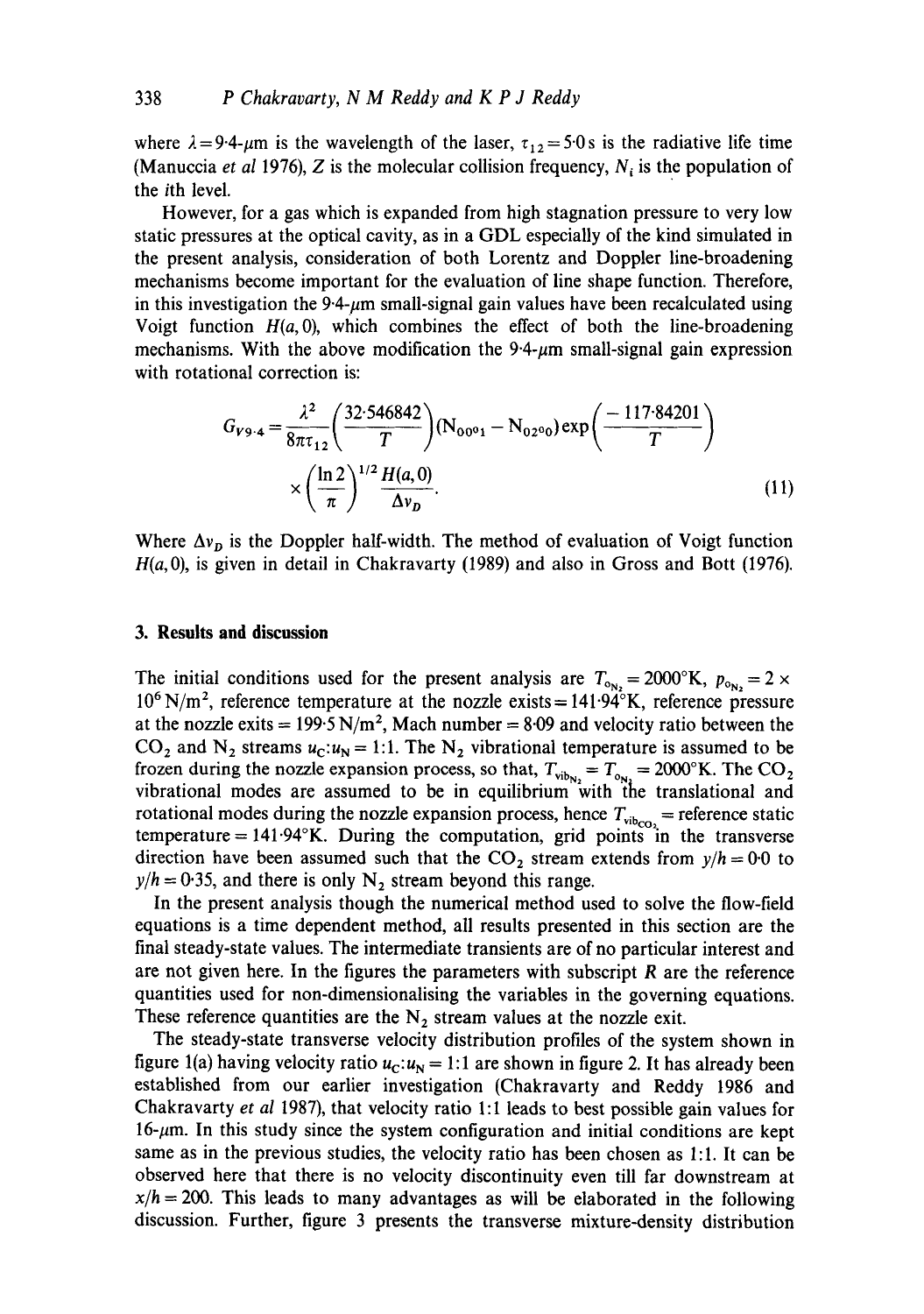

Figure 2. Transverse velocity distribution profiles at various axial locations in the cavity.



Figure 3. Transverse mixture-density distribution profiles at various axial locations in the cavity.

profiles at various axial locations. The large initial density gradients near the inlet become almost uniform by  $x/h = 200$ . The peak value of  $\Delta \rho / \rho$  at  $x/h = 200$  is only  $5.2\%$ . Such uniform mixed region with low values of density distributions are necessary for good optical quality of the laser beam.

The vibrational energy profiles of the  $CO_2-N_2$  system under consideration are presented in figures 4, 5 and 6. The vibrational energy transfer process is a complex phenomenon. Furthermore, the vibrational energy of the molecules inside a moving fluid element in the mixing flow-field is changed by convection and diffusion of vibrational species across the fluid element boundaries and by vibrational energy exchange with other molecules that are inside the fluid element as well as with those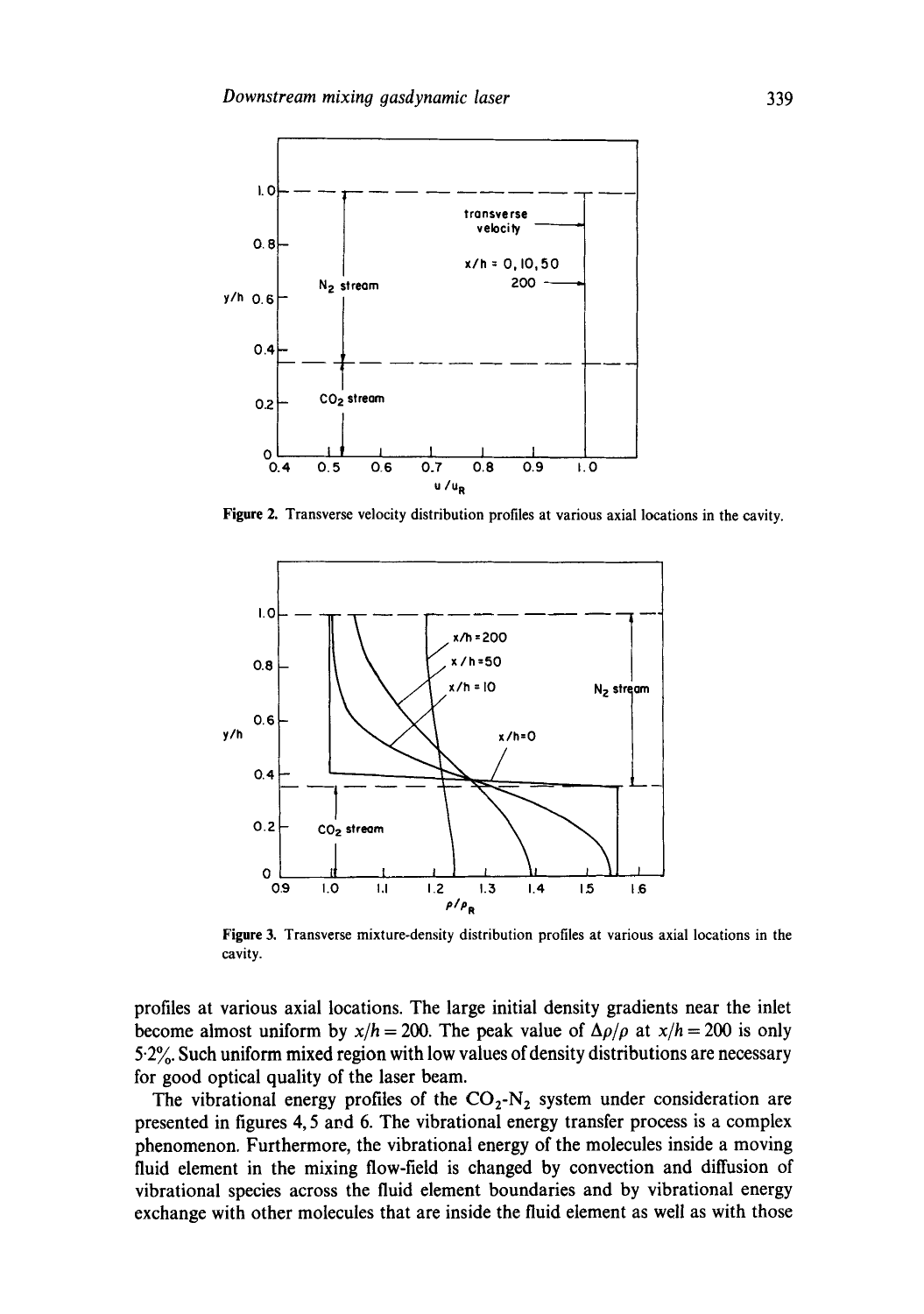

Figure 4. Transverse profiles of vibrational energy in mode-4 at various axial locations in the cavity.



Figure 5. Transverse profiles of vibrational energy in mode-3 at various axial locations in the cavity.



Figure 6. Transverse profiles of vibrational energy in mode-12 at various axial locations in the cavity.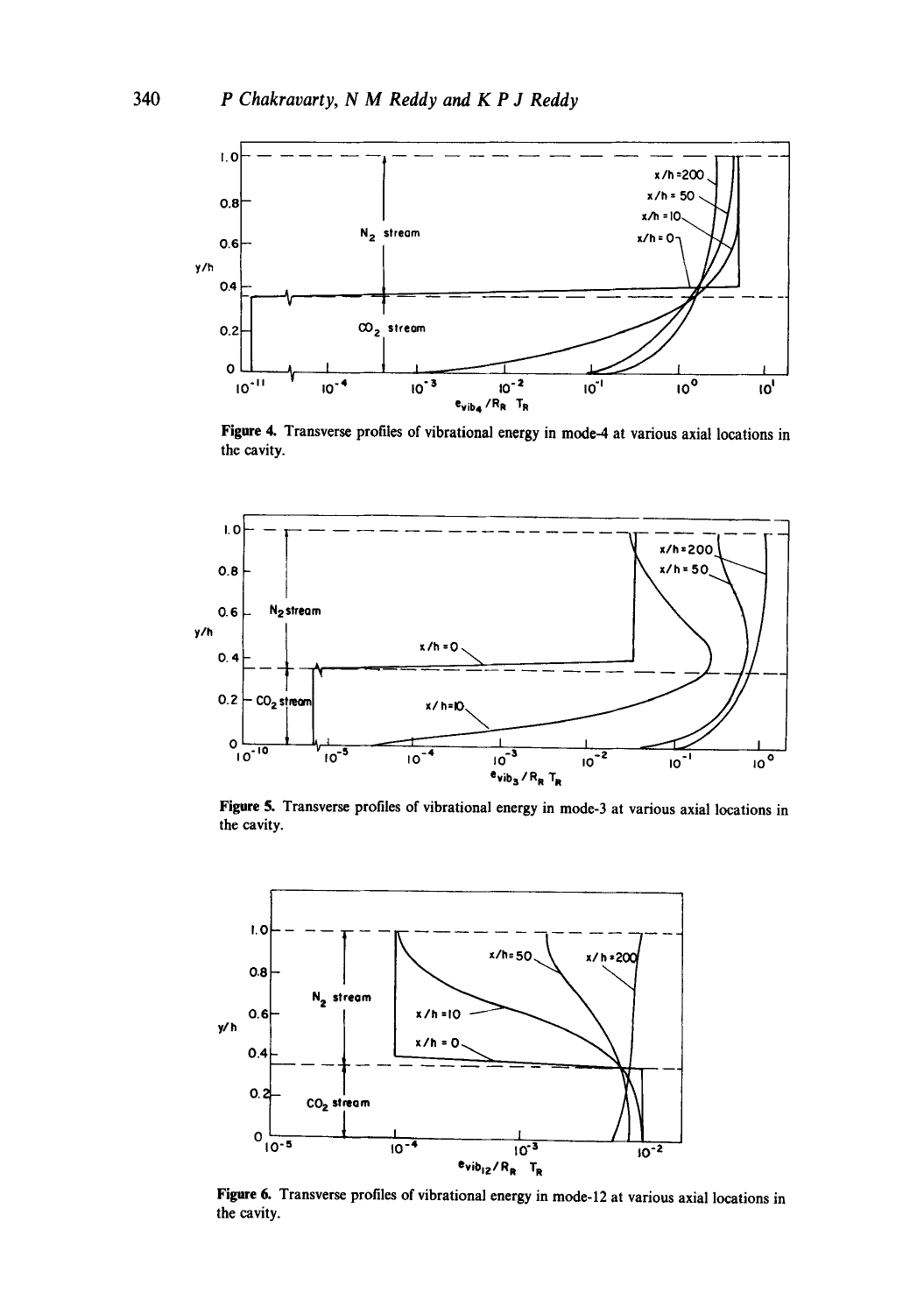that diffuse across the boundaries. It is the result of these complex processes that are, reflected in the vibrational energy profiles.

Figure 4 shows the profiles of vibrational energy in mode-4. The energy  $e_{vih}$ increases from a very low value at  $y/h = 0$  and  $x/h = 10$ , to an appreciably higher value at  $y/h = 0$  and  $x/h = 200$ . This is due to the presence of vibrationally excited  $N_2$  in the CO<sub>2</sub> stream as a result of diffusion from the  $N_2$  stream. On the other hand, due to the existence of  $N_2$  in the upper stream,  $e_{vib4}$  does not change appreciably even far downstream at  $x/h = 200$ , a fact that is reflected in the upper portion of the curve at  $y/h = 1.0$ . An interesting feature of the initial steady-state distribution profile in this figure is that, the  $e_{vib_4}$  is negligibly small at  $x/h = 0$ , from  $y/h = 0$  to 0.35. This is attributed to the fact that there are practically no vibrationally excited  $N_2$  molecules present in the  $CO<sub>2</sub>$  stream at the nozzle exits. This means that, in the process of attainment of steady-state at  $x/h = 0$ , during the time elapsed, even if a handful of excited  $N_2$  molecules have diffused into the  $CO_2$  stream, they have quickly transferred their energy to  $CO<sub>2</sub>$  molecules due to near resonant energy transfer collision. As a result, there is no excited  $N_2$  molecule present in that region to contribute for  $e_{vib_4}$ . On the other hand,  $e_{vib_4}$  is quite large in the N<sub>2</sub> stream region i.e.,  $y/h = 0.4$  to 1.0 at  $x/h = 0$ , due to the presence of large number of excited N<sub>2</sub> molecules.

The profiles of vibrational energy in mode-3 are presented in figure 5. These profiles of  $e_{vib_3}$  are the direct measure of population in the (001) level of  $CO_2$ , which gives rise to 9.4- $\mu$ m laser emission. Thus, higher  $e_{vib}$ , means higher gain for 9.4- $\mu$ m transition. Here at  $x/h = 0$ , up to  $y/h = 0.35$  the  $e_{vib}$  is very small, which implies that in a downstream-mixing GDL at the exit of the nozzle,  $CO<sub>2</sub>$  is very cold and hence mode-3 is practically empty. However, at  $y/h = 0.4$  onwards (at the same  $x/h = 0$ ) there is large increase in  $e_{vib}$ . By similar reasoning as given for figure 4 in the process of attainment of steady-state at  $x/h = 0$ , during the time elapsed a few of the CO<sub>2</sub> molecules diffuse into the  $N_2$  stream and give rise to increase in  $e_{vib_3}$ . There is a large increase in  $e_{vib}$  far downstream due to mixing at  $x/h = 200$  and  $y/h = 0$ . Also, from  $y/h = 0.4$  and upwards, distribution of  $e_{vib_3}$  is uniform. This is a very important feature, since it leads to almost uniform small-signal gain profiles as will be explained in the following discussion.

Figure 6 is a representation of vibrational energy in mode-12. This mode due to its lower energy level is in near equilibrium with the translational mode, and it reflects the changes in the static temperature T. The change in the  $e_{vib_{12}}$  in the region  $y/h = 0$ to 0.35 is negligible for various *x/h* values, which implies that, the change in static temperature of the system is negligible even far downstream at  $x/h = 200$ , compared to that at  $x/h = 0$ . This fact will be elaborated later during the discussion of figures 7 and 8. However, the little decrease of  $e_{vib_{12}}$  in this region as seen in figure 6 can be attributed to the following reasons. The diffusion of  $e_{vib_{12}}$  to other parts of the stream is one reason, due to which there is appreciable increase in  $e_{vib_{12}}$ above  $y/h = 0.35$  at  $x/h = 200$ . Also collisionally deactivated  $CO_2$  molecules to the ground state have a higher probability of being pumped to the (001) level because of the increased amount of vibrationally excited  $N_2$  that has diffused into the  $CO_2$ stream. In the N<sub>2</sub> stream region, between  $y/h = 0.35$  to  $y/h = 1.0$ , from  $x/h = 0$  to 10, there are very few  $CO_2$  molecules and hence  $e_{vib_{12}}$  is low. This  $e_{vib_{12}}$  in this region increases at  $x/h = 200$ , as explained earlier, due to mixing.

All these observations are further borne out by the plots of static temperature T and the vibrational temperatures  $T_{12}$ ,  $T_3$  and  $T_4$  for the modes 12, 3 and 4 given in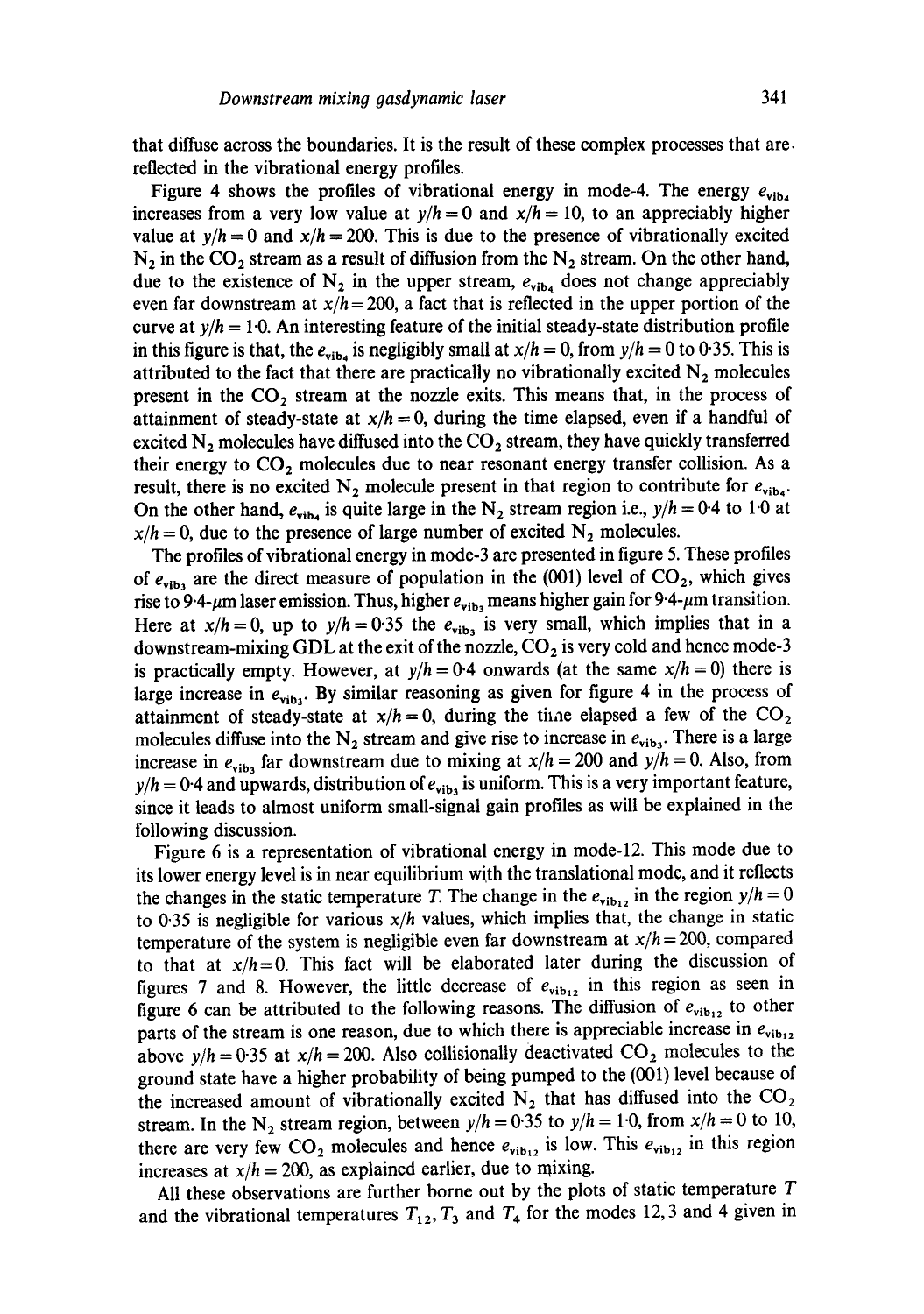

**Figure** 7. Transverse profiles of static temperature (T) and vibrational temperatures of the modes (12), (3) and (4) at *x/h* = 10.



**Figure** 8. Transverse profiles of static temperature (T) and vibrational temperatures of the modes (12), (3) and (4) at *x/h = 200.* 

figures 7 and 8. It can be seen, that in support of earlier discussion on figure 6, the static temperature T remains almost constant from  $x/h = 10$  to far downstream  $x/h = 200$  as shown in figures 7 and 8. This is due to the reason that the effect of viscous dissipation in increasing the static temperature has been completely eliminated because there is no velocity discontinuity between the two streams as shown in figure 2. The mixing of two streams in this case is only by diffusion. Hence there is no appreciable rise in static temperature. It can be noticed that the temperature  $T_{12}$  is slightly different from the static temperature above  $y/h = 0.35$  at  $x/h = 200$ . This supports the earlier explanation that some of the  $CO_2$  molecules that diffuse into the N<sub>2</sub> streams are vibrationally excited not only into mode 3 but also into mode 12. Further, at  $x/h = 10$ in figure 7, the temperature  $T_3$  and  $T_4$  are far apart indicating that the resonant transfer of vibrational energy from  $N_2$  to  $CO_2$  has not occurred to any significant extent. However, at  $x/h = 200$  in figure 8, the  $T_3$  and  $T_4$  temperature profiles lie very close to each other indicating that the pumping of  $CO_2$  molecules by  $N_2$  is nearly complete. Thus these profiles show that the (001) level of  $CO_2$  and ( $V = 1$ ) level of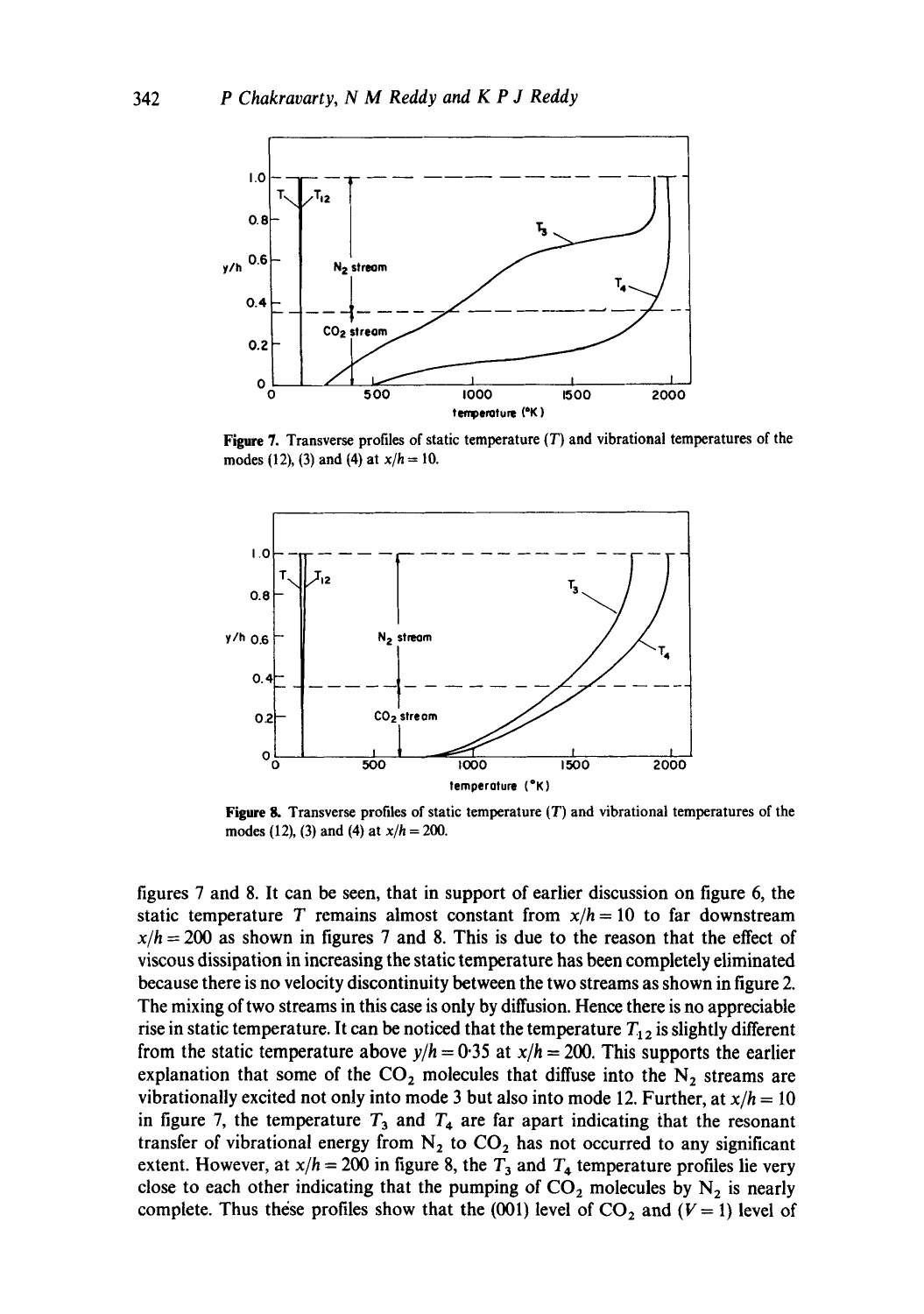

**Figure** 9. Transverse profiles of local small-signal gain at various axial locations in the cavity.

 $N<sub>2</sub>$  equilibrate while mode 12 closely follows the translational mode indicating a population inversion between the two laser levels namely  $(00<sup>0</sup>1)$  and  $(02<sup>0</sup>0)$  especially at far downstream.

The testimony of this population inversion is finally brought out in the local small-signal gain  $G_{L9.4}$  profiles as shown in figure 9. These plots are obtained using (10). The strong gradients in  $G_{l,9.4}$  near the inlet are attenuated as the two streams mix farther downstream. These strong gradients near the initial axial locations appear in the good mixing region i.e., in the middle of the flow, between  $y/h = 0.4$  to 0.6, due to the availability of more number of excited  $CO<sub>2</sub>$  molecules, which contribute to the gain. However, in support of our earlier observations (figures 3 and 5), more uniform gain region evolves only at far downstream due to creation of homogeneously mixed total flow-field, as shown by the upper portion of the curve at  $x/h = 200$ , reflecting the point that far downstream, the flow gradually tends towards that of a conventional 9.4- $\mu$ m GDL. The highest value of local small-signal gain obtained from the present analysis, at  $x/h = 200$  is 14.9 m<sup>-1</sup>. This value of  $G_{L9.4}$  at N<sub>2</sub> reservoir temperature 2000°K is even when the detailed collisional deactivation rate processes in the mixing zone are considered in the analysis. Further, from the previous experience of the authors for the 9.4- $\mu$ m induced 16- $\mu$ m CO<sub>2</sub>-N<sub>2</sub> downstream mixing GDL (Chakravarty *et al 1986, 1987), it is expected that the above mentioned value of*  $G_{L9.4}$ for the present  $CO_2$  downstream-mixing GDL is higher than a conventional  $CO_2$ GDL with the same reservoir temperature of 2000°K. However, no quantitative comparison of this result can be made at present due to lack of data.

Figure 10 presents the variation of integrated gain with distance along the flow. These plots are obtained by integrating the local small-signal gain profiles individually, along *y/h,* at particular x-location. Hence, such a plot represents the average small-signal gain axially, as a result it can express the overall laser quality of the mixing flow. The upper plot (a) in this figure corresponds to figure 9 i.e., the integrated gain obtained from the local small-signal gain  $G_{L9.4}$  distribution, computed using eqn. (10). Whereas, the lower plot (b) is corresponding to the local small-signal gain  $G_{V9.4}$  distribution, obtained using Eqn. (11), i.e., considering the effect of Voigt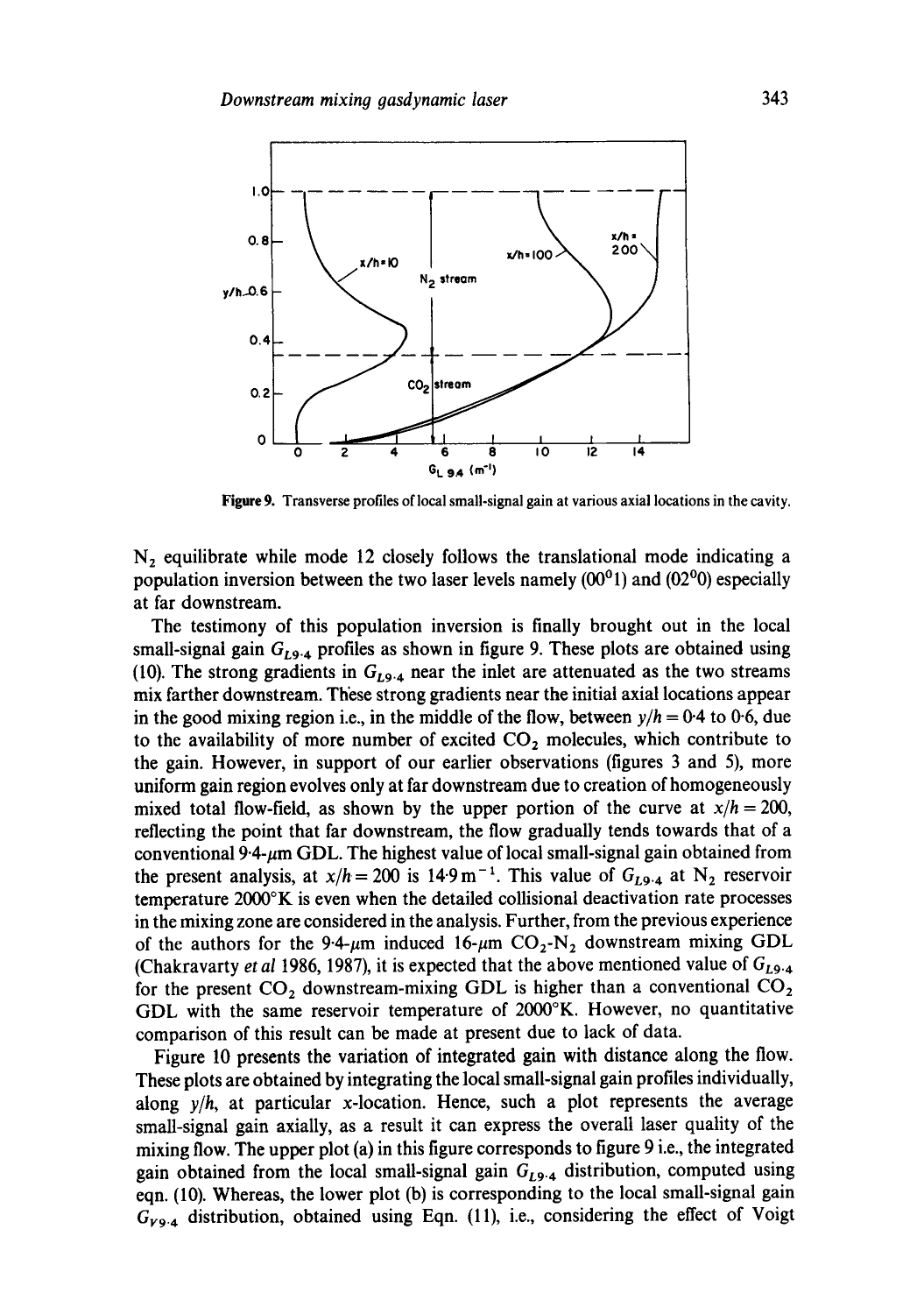

**Figure** 10. Variation of average small-signal gain (integrated gain) along the flow for (a) Lorentzian broadening and (b) Lorentzian-Doppler broadening.

function. The highest value of integrated gain for the upper and lower plot at  $x/h = 200$ is  $11 \cdot 5 \text{ m}^{-1}$  and  $4 \cdot 8 \text{ m}^{-1}$  respectively. Although, there is a definite decrease in the gain results as shown by plot (b) compared to plot (a), however, they are still large and also due to the reasons mentioned earlier these results are definitely more accurate than the results of plot (a) computed assuming pure Lorentzian broadening. Also, in support of our earlier obervations (figures 3 and 5), the peak integrated gain tends to become constant downstream of  $x/h = 140$ , this behaviour is beneficial to good laser quality. Another important inference is that from station  $x/h = 140$  onwards enough population inversion is expected to buildup upon resuming the  $9.4\text{-}\mu\text{m}$  lasing to give rise to a 16- $\mu$ m laser action.

#### **4. Conclusions**

The theoretical analysis of the 9.4- $\mu$ m CO<sub>2</sub> downstream-mixing GDL is presented in detail. From the analysis it is shown that such a GDL can easily produce the power levels required for industrial applications with  $9.4-\mu m$  radiation. It has been shown that the peak integrated gain value of  $11.5 \text{ m}^{-1}$  considering Lorentzian broadening is achievable on the  $P(14)$  line of the  $(001)$ - $(020)$  transition. However, this gain value reduces to  $4.8 \text{ m}^{-1}$  when Voigt function is considered for line shape, which is more realistic for the experimental set up simulated in the present investigation. The study of variation of peak gain along the downstream of the nozzle has shown that the gain remains constant after reaching a maximum value. The gain values reported here are higher than the conventional 9.4- $\mu$ m CO<sub>2</sub> GDL gain values. In addition, these high values of  $9.4\text{-}\mu\text{m}$  gain are clear indication of the possibility of internal generation of 9.4- $\mu$ m lasing action which in turn may generate 16- $\mu$ m lasing through cascading process.

It is recommended to have 1:1 velocity ratio between the  $CO_2$  and  $N_2$  mixing streams to reduce the viscous heating and hence the total temperature recovery in